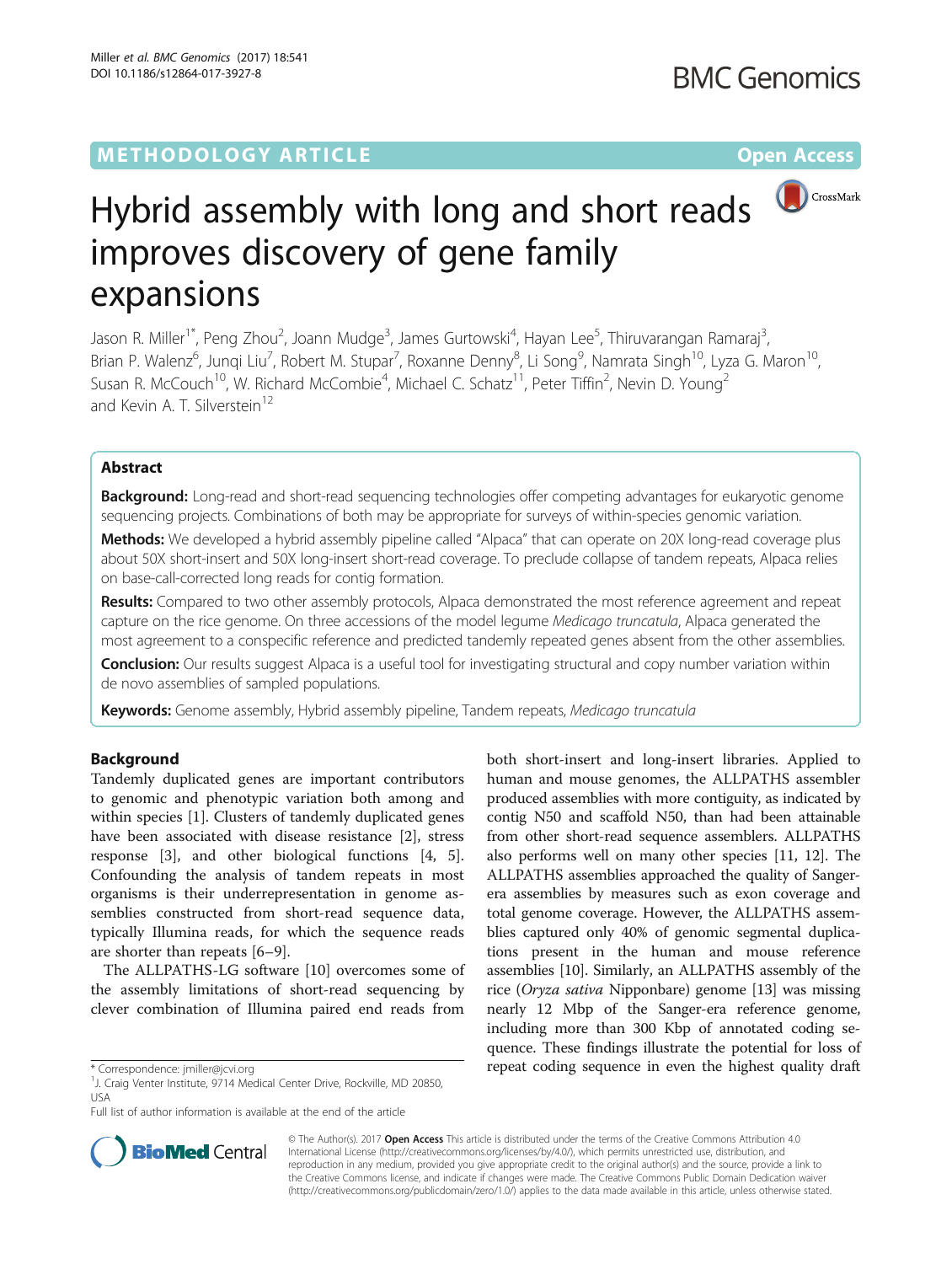assemblies constructed exclusively from short-read sequence data.

Long-read sequencing offers great potential to improve genome assemblies. Read lengths from PacBio platforms (Pacific Biosciences, Menlo Park CA) vary but reach into the tens of kilobases [\[9](#page-10-0)]. The base call accuracy of individual reads is about 87% [[14\]](#page-10-0) and chimera, i.e. falsely joined sequences, can occur within reads [[15](#page-10-0)]. Although low base call accuracy and chimeric reads create challenges for genome assembly, these challenges can be addressed by a hierarchical approach [[9\]](#page-10-0) in which the reads are corrected and then assembled. The preassembly correction step modifies individual read sequences based on their alignments to other reads from any platform. The post-correction assembly step can use a long-read assembler such as Celera Assembler [[16](#page-10-0)–[18\]](#page-10-0), Canu [[19\]](#page-10-0), HGAP [[20\]](#page-10-0), PBcR [[21\]](#page-10-0), MHAP [[22\]](#page-10-0), or Falcon [\[23](#page-10-0)]. Because most of the errors in PacBio sequencing are random, PacBio reads can be corrected by alignment to other PacBio reads, given sufficient coverage redundancy [[24\]](#page-10-0). For example, phased diploid assemblies of two plant and one fungal genome were generated by hierarchical approaches using 100X to 140X PacBio [[25\]](#page-10-0) and a human genome was assembled from 46X PacBio plus physical map data [[23](#page-10-0)]. Despite the potential of long-read assembly, high coverage requirements increase cost and thereby limit applicability.

Several hybrid approaches use low-coverage PacBio to fill gaps in an assembly of other data. The ALLPATHS pipeline for bacterial genomes maps uncorrected long reads to the graph of an assembly in progress [\[26](#page-10-0)]. SSPACE-LongRead, also for bacterial genomes, maps long reads to contigs assembled from short reads [\[27](#page-10-0)]. PBJelly [[28\]](#page-10-0) maps uncorrected long reads to the sequence of previously assembled scaffolds and performs local assembly to fill the gaps. In tests on previouslyexisting assemblies of eukaryotic genomes, PBJelly was able to fill most of the intra-scaffold gaps between contigs using 7X to 24X long-read coverage [\[28\]](#page-10-0). These gap filling approaches add sequence between contigs but still rely on the contig sequences of the initial assemblies. As such, gap filling may not correct assembly errors such as missing segmental duplications or collapsed representations of tandemly duplicated sequence. Long reads that span both copies of a genomic duplication, including the unique sequences at the repeat boundaries, are needed during the initial contig assembly to avoid the production of collapsed repeats.

We developed a novel hybrid pipeline named Alpaca (ALLPATHS and Celera Assembler) that exploits existing tools to assemble Illumina short-insert paired-end short reads (SIPE), Illumina long-insert paired-end short reads (LIPE), and PacBio unpaired long reads. Unlike

other approaches that use Illumina or PacBio sequencing for only certain limited phases of the assembly, Alpaca uses the full capabilities of the data throughout the entire assembly process: 1) contig structure is primarily formed by long reads that are error corrected by short reads, 2) consensus accuracy is maximized by the highly accurate base calls in Illumina SIPE reads, and 3) scaffold structure is enhanced by Illumina LIPE that can provide high-coverage connectivity at scales similar to the PacBio long reads. We targeted low-coverage, longread data in order to make the pipeline a practical tool for non-model systems and for surveys of intraspecific structural variation.

We evaluated the performance of Alpaca using data from Oryza sativa Nipponbare (rice), assembling the genome sequence of the same O. sativa Nipponbare accession used to construct the 382 Mbp reference, which had been constructed using clone-by-clone assembly, Sangersequenced BAC ends, physical and genetic map integration, and prior draft assemblies [[29](#page-10-0)]. We also sequenced and assembled three accessions of Medicago truncatula, a model legume, and compared these to the M. truncatula Mt4.0 reference assembly of the A17 accession [\[30\]](#page-10-0). The Mt4.0 reference had been constructed using Illumina sequencing, an ALLPATHS assembly, Sanger-sequenced BAC ends, a high-density linkage map, plus integration of prior drafts that integrated Sanger-based BAC sequencing and optical map technology [\[31\]](#page-10-0).

For the Medicago analyses where no high quality reference sequence was available for the accessions whose genomes we assembled, we focused our evaluation on the performance of Alpaca on large multigene families that play important roles in plant defense (the NBS-LRR family) and in various regulatory processes involving cell to cell communications (the Cysteine-Rich Peptide, or CRP, gene family). Members of these multigene families are highly clustered; the reference genome of M. truncatula harbors more than 846 NBS-LRR genes, with approximately 62% of them in tandemly arrayed clusters and 1415 annotated Cysteine-Rich Peptide (CRP) genes, with approximately 47% of them in in tandemly arrayed clusters. Resolving variation in gene clusters like these is crucial for identifying the contribution of copy number variation (CNV) to phenotypic variation as well as understanding the evolution of complex gene families.

# Results

# Rice genome assembly

The rice Nipponbare genome, which offers an independent reference, was used to evaluate assembly methods. An ALLPATHS assembly was generated from Illumina short reads and these data were used with 33X PacBio long reads to generate PBJelly and Alpaca assemblies. The Alpaca process included correcting long reads by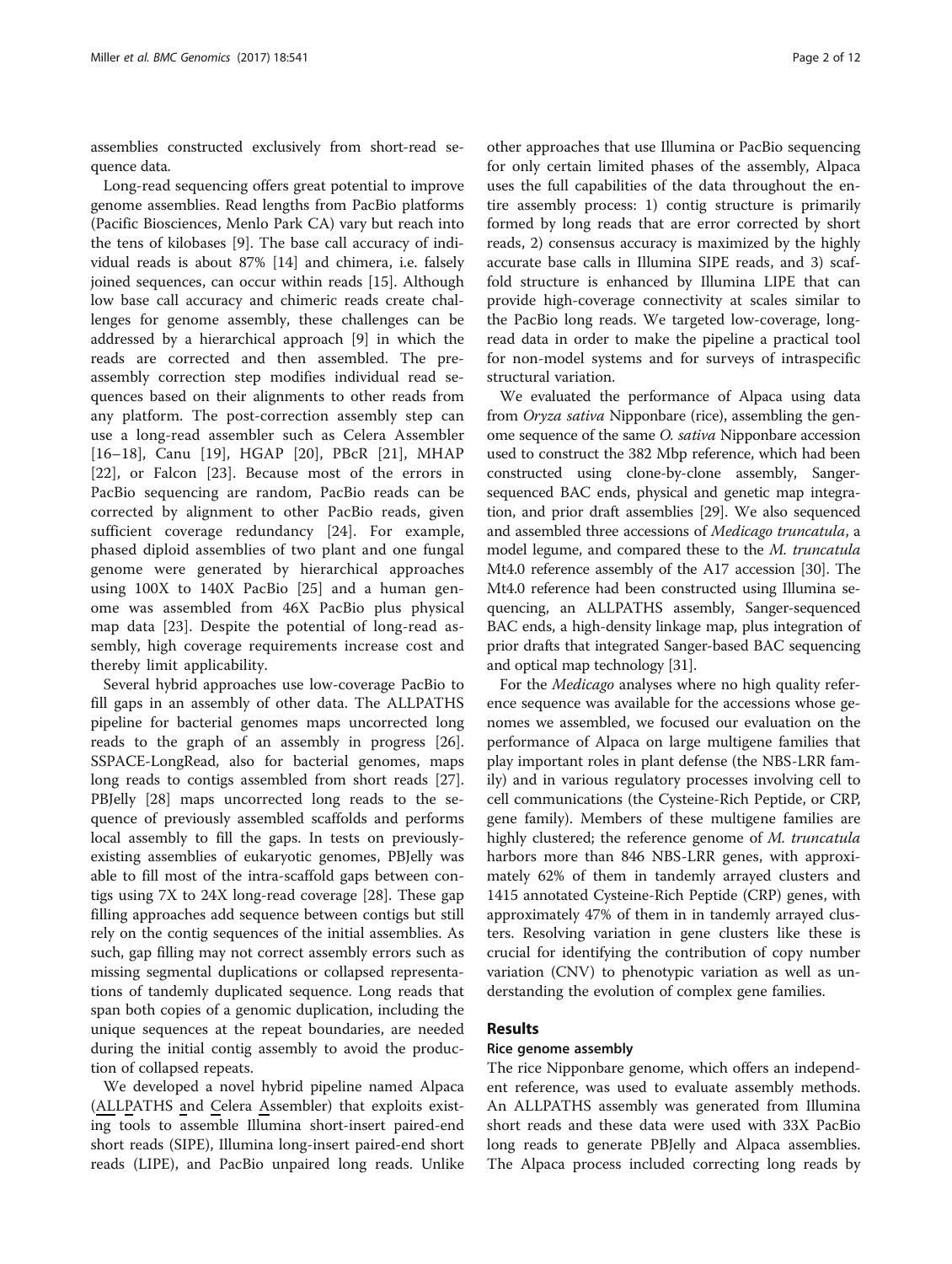<span id="page-2-0"></span>(1) using Celera Assembler [[16](#page-10-0)–[18](#page-10-0)] to generate unitigs (preliminary contigs) from Illumina short-insert paired ends, (2) mapping unitigs to raw long reads with Nucmer [[32\]](#page-10-0), and (3) correcting the long read base calls with ECTools [\[33\]](#page-10-0). For separate evaluation of the correction step, the raw and corrected long reads were aligned to the reference. On average, raw reads aligned at 82% identity over 89% of their length, while corrected reads aligned at 98% identity over 95% of their length. The assemblies were evaluated several ways starting with size. Compared to ALLPATHS, the hybrid methods increased the total span and NG50 of contigs and scaffolds. Contig NG50 was 21 Kbp for ALLPATHS but 69 Kbp and 67 Kbp for PBJelly and Alpaca respectively. Scaffold NG50 was 192 Kbp for ALLPATHS but 223 Kbp and 255 Kbp for PBJelly and Alpaca (Additional file [1\)](#page-9-0).

Assembled scaffolds were aligned to the reference with Nucmer [[32\]](#page-10-0). Compared by alignment length N50, the PBJelly and Alpaca alignments were nearly twice as large as those of ALLPATHS; Table 1. Alpaca alignments had the largest sum of bases, average size, and maximum size, and these results held whether alignments were filtered for best alignment per assembly position, per reference position, or both (Additional file [2](#page-9-0)). In alignments filtered for best alignment per assembly position, each assembly had an alignment span that exceeded its contig span. The excess indicates sequence present in the reference at higher copy than in the assembly, i.e. collapsed repeats. The hybrid methods reduced this excess: 46 Kbp for ALLPATHS, 37 Kbp for PBJelly, and 35 Kbp for Alpaca. These alignments were further filtered for minimum 99% average identity to reduce repeat-induced

Table 1 Change in reference agreement attributable to hybrid assembly methods

| Source | Metric               | <b>ALLPATHS</b> | PBJelly | Alpaca |  |
|--------|----------------------|-----------------|---------|--------|--|
|        | Agreement            |                 |         |        |  |
| Nucmer | Alignment N50        | 20,539          | $+86%$  | $+99%$ |  |
| ATAC.  | Alignment N50        | 174,306         | $+12%$  | $+27%$ |  |
| Ouast  | NGA50                | 86,432          | 0%      | $+30%$ |  |
|        | Disagreement         |                 |         |        |  |
| Ouast  | Misassemblies        | 3784            | $+50%$  | $-17%$ |  |
| Ouast  | Local misassemblies  | 9444            | $-21%$  | $-43%$ |  |
| Ouast  | Misassembled contigs | 1423            | $+17%$  | $-13%$ |  |

The rice Nipponbare genome was assembled with ALLPATHS and then reassembled with the PBJelly and Alpaca hybrid methods. All assemblies were compared to the independently derived reference and reference agreement was measured relative to the ALLPATHS level. Top: the sizes of alignments to the reference characterized by N50. Nucmer alignments are bounded by contigs while ATAC "M c" alignments can span intra-scaffold gaps. Quast NGA adjusted N50 after breaking at mis-assemblies. Bottom: Quast uses Nucmer alignments to infer global and local mis-assemblies, where the former involve spans or transpositions of 1Kbp or larger

mis-alignments. With these alignments, the Alpaca assembly provided the most reference coverage: 82% by ALLPATHS, 79% by PBJelly, and 88% by Alpaca. Thus, the Alpaca consensus provides the most 99%-identity reference coverage of the three assemblies tested. Note the PBJelly assembly could be expected to include lowquality consensus in regions corresponding to the ALL-PATHS gaps because PBJelly was given low-coverage uncorrected PacBio reads and not supplemented with consensus polishing, e.g. [\[34\]](#page-10-0).

The assemblies were further analyzed with the ATAC glocal aligner [\[17\]](#page-10-0) and Quast [\[35](#page-10-0)] which uses Nucmer. Table 1 presents the ALLPATHS-reference agreement as a baseline with the PBJelly and Alpaca gains and losses shown relative to ALLPATHS. Both hybrid methods increased the sizes of reference alignments but Alpaca demonstrated larger gains under each alignment test. Of mis-assemblies inferred from alignments using Quast, Alpaca reduced all three mis-assembly metrics. PBJelly saw less reduction of local mis-assembly and it actually increased the numbers of large mis-assemblies and mis-assembled contigs relative to ALLPATHS. Additional files provide Nucmer (Additional file [2](#page-9-0)), ATAC (Additional file [3\)](#page-9-0), and Quast (Additional file [4](#page-9-0)) results.

To evaluate the efficacy of Alpaca at identifying tandemly duplicated genes, we first identified repeats through "alignment-to-self" analysis, filtering for minimum 95% identity and maximum 1 Mbp separation, in Nucmer alignments parameterized for repeat detection. The process identified 65,874 repeat sequence pairs in the rice reference. The process was repeated on the ALLPATHS, PBJelly, and Alpaca scaffolds. None of these assemblies captured as many repeats, in part because the assembled scaffolds are much smaller than the reference chromosomes. Alpaca contained the most repeats (9916) and its repeat collection had the largest N50 (1397 bp) which was twice as large as the PBJelly N50 (Additional file [5\)](#page-9-0).

To evaluate recall, scaffolds from the ALLPATHS, PBJelly, and Alpaca assemblies were aligned to the reference and evaluated for their coverage of repeats in the reference. A pair of reference repeats was classified as "one scaffold" if both reference repeat units were over 50% covered by one scaffold, or as "two scaffolds" if each unit was over 50% covered by a different scaffold, or as "underrepresented" if either repeat unit was not 50% covered. Note the underrepresented category can include repeats that were partially assembled. For example, the largest rice repeat, consisting of two identical 70 Kbp units, was classified as underrepresented in all three assemblies. Though each assembly did have several alignments to the repeat, no single alignment surpassed the 35 Kbp threshold. Note also that the "one scaffold" category allows each assembly to cover multiple reference repeats with a single collapsed repeat in the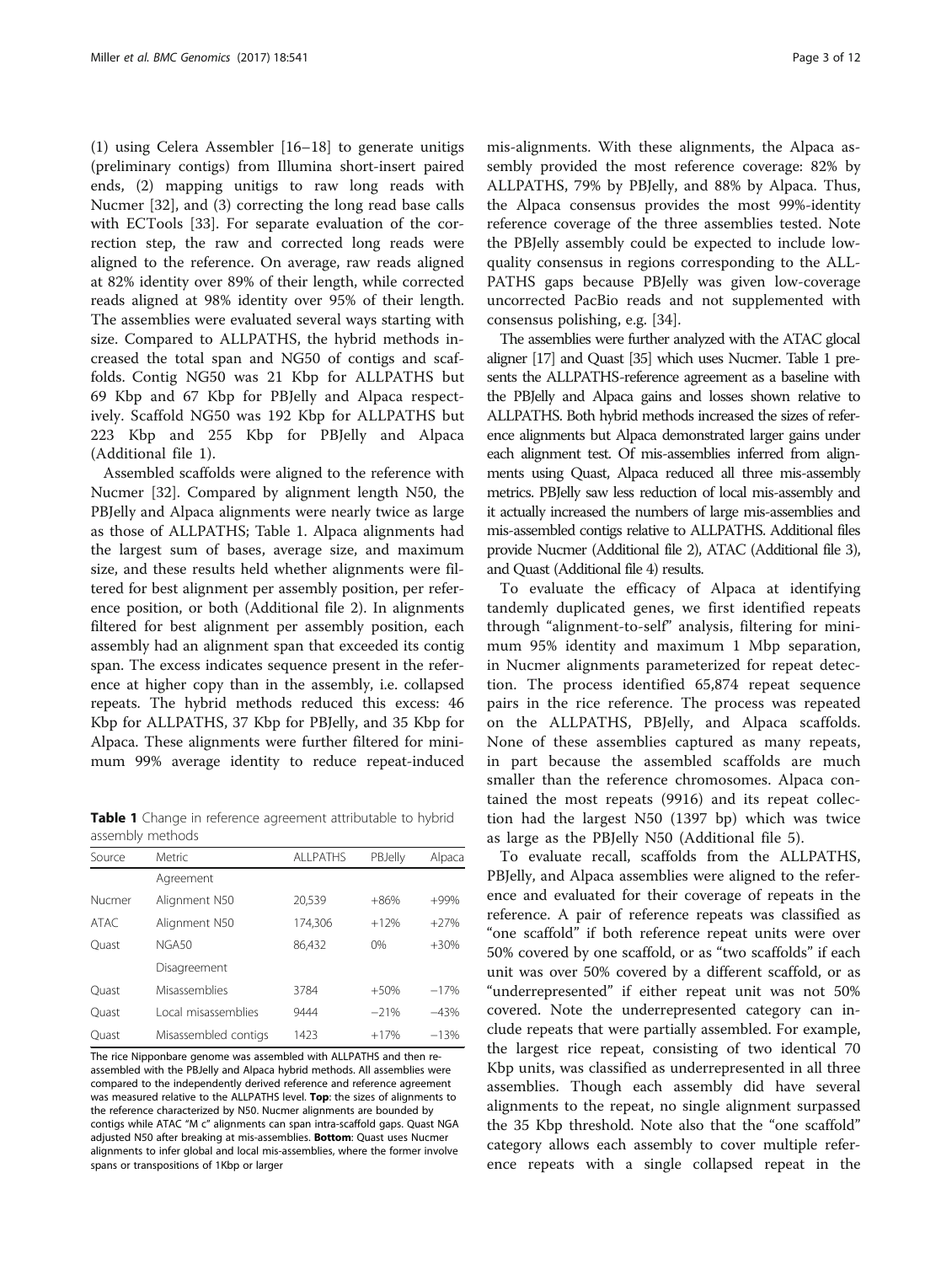<span id="page-3-0"></span>assembly. Thus, in the results below, each assembly put more reference tandem repeats in the "one scaffold" category than were detected by the "alignment-to-self" analysis of that assembly.

Using a 2Kbp threshold to distinguish long and short repeats, the reference had 4734 pairs of long repeats and 61,140 pairs of short repeats. The ALLPATHS assembly captured a majority of the short repeats, leaving only 16% underrepresented, while leaving 93% of long repeats underrepresented (Table 2A). Compared to ALLPATHS, both hybrid assemblies captured higher portions of the long and short repeats, leaving fewer underrepresented. On short repeats, the PBJelly assembly captured more pairs than Alpaca, though much of the gain was in repeat pairs captured by two scaffolds. Of long repeats, the Alpaca assembly captured 52% in one scaffold and 88% in one or two scaffolds and these rates were much higher than in the other assemblies.

Of tandem repeats captured by one scaffold, some were captured within a single alignment, indicating agreement of repeat positioning and any intervening sequence. For repeats of any size captured by a single alignment to the reference, ALLPATHS captured 2425, PBJelly captured 4788, and Alpaca captured 6413.

Table 2 Analysis of short and long tandem repeats in three assemblies of rice

| A              | Category         | <b>ALLPATHS</b> | PBJelly | Alpaca |
|----------------|------------------|-----------------|---------|--------|
| Unit $> =2Kbp$ | One scaffold     | 2.4%            | 6.9%    | 51.6%  |
|                | Two scaffolds    | 4.2%            | 25.3%   | 36.5%  |
|                | Underrepresented | 93.4%           | 67.8%   | 11.8%  |
|                | Total            | 4734            | 4734    | 4734   |
| Unit $<$ 2Kbp  | One scaffold     | 71.3%           | 81.8%   | 80.1%  |
|                | Two scaffolds    | 12.8%           | 12.0%   | 6.7%   |
|                | Underrepresented | 15.9%           | 6.2%    | 13.2%  |
|                | Total            | 61,140          | 61,140  | 61,140 |
| B              | Category         | <b>ALLPATHS</b> | PBJelly | Alpaca |
| Unit $> =2Kbp$ | One chromosome   | 43.9%           | 32.1%   | 61.3%  |
|                | Two chromosomes  | 0.9%            | 1.1%    | 4.7%   |
|                | Underrepresented | 55.3%           | 66.8%   | 33.9%  |
|                | Total            | 114             | 184     | 548    |
| Unit $<$ 2Kbp  | One chromosome   | 61.6%           | 58.1%   | 73.3%  |
|                | Two chromosomes  | 4.1%            | 4.2%    | 1.9%   |
|                | Underrepresented | 34.3%           | 37.7%   | 24.7%  |
|                | Total            | 8079            | 8034    | 9368   |
|                |                  |                 |         |        |

A. Repeat pairs on reference chromosomes were classified by whether both repeated units were 50% covered by alignments to one scaffold, two scaffolds, or were "underrepresented", in each of three assemblies. B. Conversely, repeat pairs on assembled scaffolds were classified by whether they were 50% covered by alignments to chromosomes in the reference. There are fewer total repeats in (B) because the number of same-scaffold repeats is lower in each assembly than the number of same-chromosome repeats in the reference

To assess the reliability of repeats present in each assembly, the preceding analysis was repeated while reversing the roles of reference and assembly. In other words, the process gathered same-scaffold repeat pairs at 95% identity, and classified pairs according to alignments to reference chromosomes covering 50% of each repeat unit. The Alpaca assembly contained the most long and short repeat pairs (Table 2B). Of same-scaffold repeat pairs that aligned to the same chromosome, the Alpaca assembly had the highest portion for both long and short repeats. However, Alpaca had 26 long pairs (5%) that aligned to different chromosomes, indicating some false duplicates within its scaffolds.

#### Medicago genome assembly

To explore the utility of Alpaca for investigating intraspecific variation in tandem repeats, the genomes of three wild accessions of M. truncatula were each sequenced and assembled by the three assembly processes. Compared to the 413 Mbp chromosome sequence span of the Mt4.0 reference assembly, all three ALLPATHS assemblies had slightly smaller span (Additional file [6](#page-9-0)). The six hybrid assemblies had approximately 10% larger scaffold spans than the corresponding short-read assembly. The hybrid assemblies had 3-fold to 6-fold larger contig NG50 than the short-read assembly. The PBJelly contig N50 was larger than the Alpaca on two of the three genomes. The PBJelly scaffold N50 was slightly larger than the ALL-PATHS on all three genomes while the Alpaca scaffold N50 was smaller. This result is consistent with the observations that PBJelly builds on ALLPATHS scaffolds while Alpaca does not necessary recapitulate them.

The lack of a sufficiently close reference precluded most alignment-based confirmation of the various scaffold conformations. However, using the reference Mt4.0 assembly from the A17 accession, Nucmer put between 219 and 347 Mbp of the reference in local alignments with our assemblies. While each assembled accession is expected to have sequence and structural differences with the reference accession, local alignments between accessions should reflect the amount of sequence that is both shared across accessions and correctly assembled. All three assembly strategies generated their largest alignments on accession HM056 and their smallest alignments for HM340, consistent with earlier SNP analysis indicating HM056 is most closely related to A17 and HM340 is most diverged from A17 [[36\]](#page-10-0). On the three accessions of Medicago, the hybrid assemblies' alignment N50 was 12% to 25% larger than that of ALLPATHS and Alpaca had the largest sum of bases aligned at thresholds of 90 through 99% identity (Additional file [7](#page-9-0)).

To assess the tandem repeat content, tandem repeats were counted by the "alignment-to-self" method described above. Consistent with the results on rice, the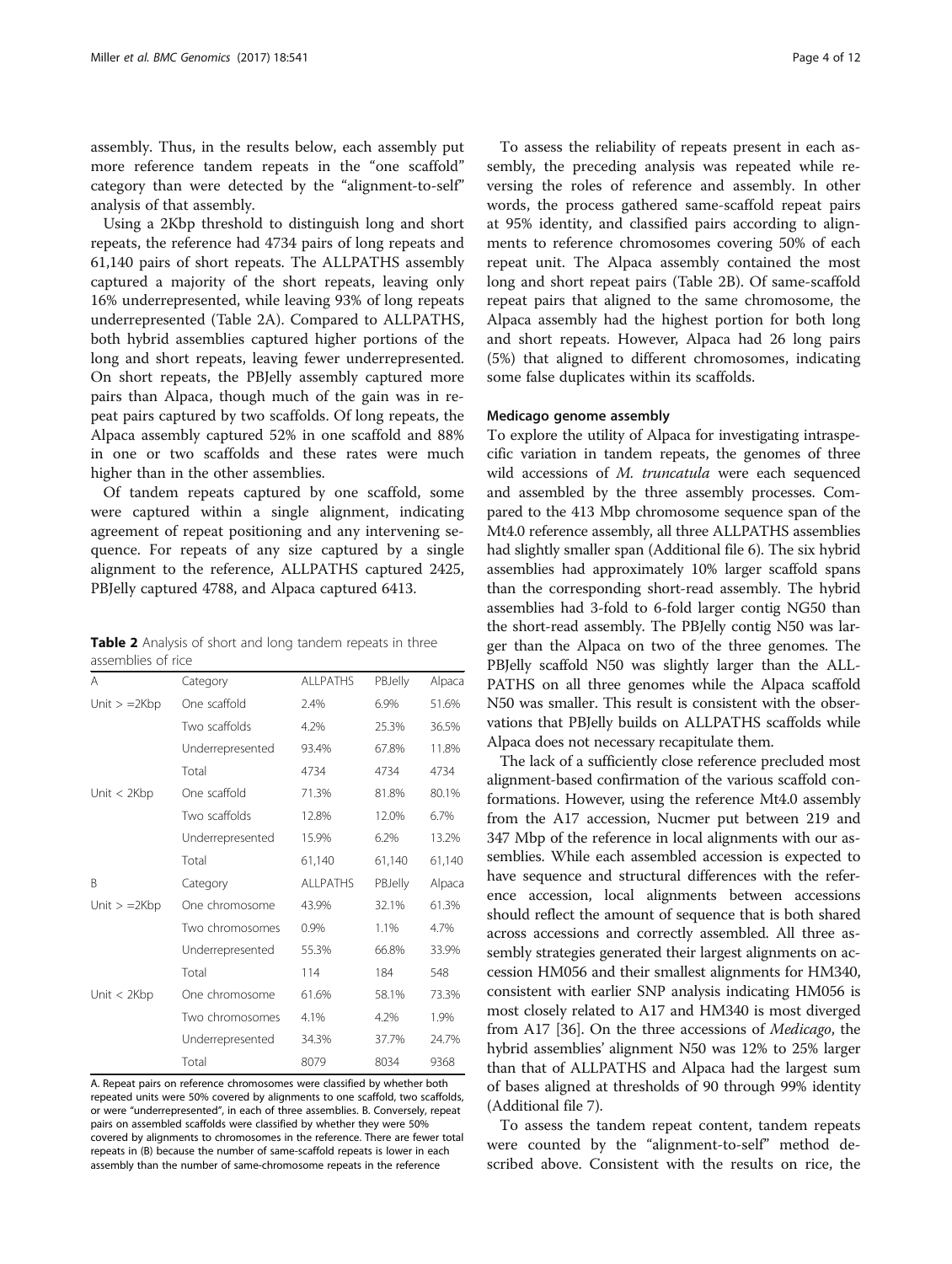Alpaca assemblies contained more repeats than the other assemblies and more large repeats in particular (Table 3, Additional file [8](#page-9-0)). The Medicago repeat content, however, could not be directly validated due to the lack of sameaccession reference sequences. After mapping uncorrected long reads to the Alpaca assemblies of the same accessions, we found some repeats with low coverage indicative of overrepresentation in the assembly. However, coverage distributions across various sizes of repeats did not reveal systematic problems (Additional file [9](#page-9-0)).

# Medicago gene clusters

The Medicago Alpaca scaffolds were assessed for gene cluster content and compared to the ALLPATHS scaffolds, PBJelly scaffolds, and the Mt4.0 reference assembly. To assess the gene cluster content, the Medicago assemblies were searched in protein space in order to find diverged gene copies. As expected, this search revealed more repeats per assembly than the stringent search used in Table 3. Counts of genes that occur in clusters of two or more genes are shown in Fig. [1](#page-5-0) for each of ten assemblies. At every cluster size shown, the reference genome contains more clusters than all of our assemblies of the other accessions. This is most likely due to greater connectedness in the chromosomelength pseudomolecule sequences of the Mt4.0 reference and indicates that the assemblies are missing some tandem arrays. For most array sizes and accessions, the Alpaca assembly contained as many or more clustered genes as the ALLPATHS and PBJelly assemblies although the differences were small. A qualitatively similar pattern was observed for each of several gene families (Additional file [10](#page-9-0)).

Three large gene families with members often found in tandem arrays all have more identified members in the Alpaca than ALLPATHS assemblies: CRPs, TEs, and NBS-LRRs (Additional file [11](#page-9-0), Additional file [12](#page-9-0) and Additional file [13\)](#page-9-0). The greatest difference between Alpaca

|  |  | Table 3 Counts and lengths of alignments to the reference |  |  |
|--|--|-----------------------------------------------------------|--|--|
|  |  |                                                           |  |  |

|                       | Accession    | <b>ALLPATHS</b> | PBJelly | Alpaca |
|-----------------------|--------------|-----------------|---------|--------|
| Count, 2Kbp or longer | <b>HM034</b> | 296             | 553     | 2058   |
|                       | <b>HM056</b> | 257             | 436     | 1652   |
|                       | HM340        | 273             | 443     | 1947   |
| Count, Under 2Kbp     | <b>HM034</b> | 14,990          | 14,911  | 18,888 |
|                       | HM056        | 14,665          | 14,110  | 14,603 |
|                       | HM340        | 18,206          | 17,225  | 19,334 |
| Average length        | <b>HM034</b> | 294             | 388     | 769    |
|                       | <b>HM056</b> | 291             | 373     | 767    |
|                       | HM340        | 271             | 336     | 730    |

In each of three Medicago accessions assembled three ways, the Alpaca assembly contained the most repeats and the largest average repeat length and ALLPATHS identifications in gene clusters was seen for TEs where Alpaca identified 30–50% more TEs than ALL-PATHS. Interestingly, the difference is attributable to specific TE subclasses. For instance, repeat family signatures RVT\_1, rve and Retrotrans\_gag have 60–100% more members, whereas other repeat families show little quantitative difference between assemblies. For CRPs, Alpaca identified only 1–5% more genes than ALLPATHS. However, for three CRP subgroups (CRP0355, CRP3710 and CRP4180), the Alpaca assemblies show an average membership increase of 30%, 340% and 190%, respectively, compared to the ALLPATHS. Phylogenetic trees for these CRP groups show recent (highly similar) accession-specific clade expansions, each captured in one or a few Alpaca scaffolds (Additional file [14](#page-9-0), Additional file [15](#page-9-0) and Additional file [16](#page-9-0)).

The largest expanded CRP cluster from the subgroup CRP3710 was examined in more detail. The Mt. 4.0 reference genome contains a single annotated CRP3710 gene, Medtr8g031540, with an identical unannotated pseudogene (missing the first 6 bp of the CDS) 19,678 bp away. No other genes with remote similarity exist in the genome. The HM034 Alpaca assembly has 29 tandem copies of this gene (>97% identity) on two scaffolds including two partial (85%) copies. The corresponding ALLPATHS assembly has a single copy. The HM056 Alpaca assembly has 26 copies, including one discontinuous copy, on 4 scaffolds. The HM340 Alpaca assembly has 30 copies on 5 scaffolds. To validate this family size disparity relative to the reference, Illumina reads from each accession were mapped to a single copy of the CRP gene from the corresponding assembly. Coverages were compared to upstream and downstream control genes having highly similar GC content and identified as single-copy genes in the Medicago reference genome. In each of the 4 accessions, the Medtr8g031540 sequence had mapping rates that were 11.5 to 26 times greater than expected if this were a single copy gene (Table [4\)](#page-5-0). The extrapolated copy number for each accession is consistently higher than the ALLPATHS but lower than the Alpaca content. Analysis by qPCR also confirmed the multi-copy nature of this CRP, also with the extrapolated copy numbers higher than the ALLPATHS but lower than the Alpaca. Interestingly, both validation methods predicted that the A17 accession has more copies of this gene than annotated in the Mt4.0 reference assembly, which was produced by enhancing an ALLPATHS assembly with additional data [[30\]](#page-10-0). This analysis indicates that each accession has multiple genes from this subfamily though it does not resolve the precise gene copy number per accession. The analysis further indicates that Alpaca overrepresented the gene copy number while the other assemblers underrepresented it in each accession.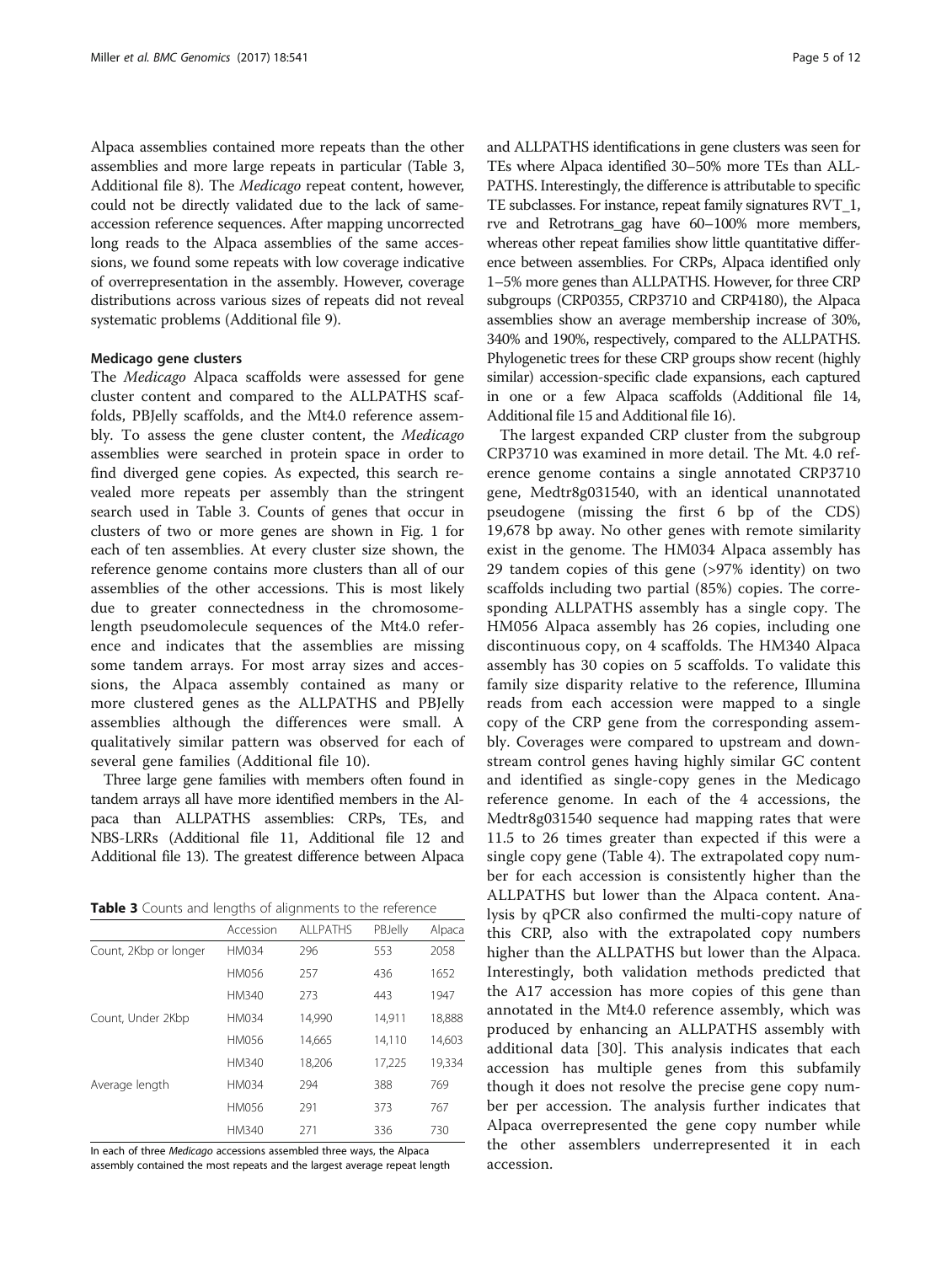<span id="page-5-0"></span>

#### Requirements

Alpaca requires ALLPATHS [[10\]](#page-10-0), ECTools [[33\]](#page-10-0), Flash [[37\]](#page-10-0), Bowtie2 [\[38](#page-10-0)], and Celera Assembler [\[16](#page-10-0)–[18\]](#page-10-0). Its Illumina processing, prior to long-read correction, used 3 K cpu hr. on a 32-core 512 GB RAM resource. The

Table 4 Gene copy number predictions and validations for a CRP3710 subfamily

| accession:                | HM101          | HM034 | <b>HM056</b> | HM340 |  |
|---------------------------|----------------|-------|--------------|-------|--|
| A. Assembly               |                |       |              |       |  |
| MT4.0                     | $\mathfrak{D}$ |       |              |       |  |
| ALL PATHS                 |                | 1     | 3            | 3     |  |
| PBJelly                   |                | 8     | 5            | 3     |  |
| Alpaca                    |                | 29    | 26           | 30    |  |
| B. Coverage (RPM)         |                |       |              |       |  |
| Medtr1q061160 (control 1) | 0.26           | 0.38  | 0.29         | 0.50  |  |
| Medtr1g080770 (control 2) | 0.29           | 0.59  | 0.51         | 0.57  |  |
| CRP3710                   | 7.00           | 5.60  | 9.00         | 14.00 |  |
| estimated copy number     | 25.5           | 11.5  | 22.5         | 26.2  |  |
| C. qPCR                   |                |       |              |       |  |
| estimated copy number     | 12.0           | 11.0  | 9.7          | 8.9   |  |

A. Annotation found between 1 and 30 copies per assembly. B. Coverages in reads per million bases for this gene and two controls, followed by the copy numbers estimated by fold increase of gene over control average, per accession. C. Copy numbers estimated from quantitative PCR per accession

scaffold formation, following long-read correction, used 2 K cpu hr. on a 16-core, 256 GB RAM resource for up to 3 weeks. The long-read correction step used 90 K cpu hr. on up to 100 single-core 2 GB grid resources. The correction step computation is thus costly. It operates on each long read separately so the cpu load should drop linearly with coverage. To evaluate the effect of reducing long-read coverage, the Medicago accessions were partially re-assembled with portions of their corrected long reads. The outcomes were evaluated by unitig size, i.e. the contiguity prior to SimuMate integration, which correlates with the final contig size. Unitig sizes dropped by 14% using three-quarters of the reads and by 49% using half the reads coverage (Additional file [17](#page-9-0)).

# **Discussion**

Efficient and accurate de novo assemblies of genomes will greatly facilitate investigation of the functional importance and evolution of copy number variation within and among species [\[39](#page-11-0)]. We have presented a new opensource hybrid assembler, Alpaca, that integrates PacBio long-read data with Illumina short-read data to produce high quality contigs and scaffolds. We evaluated Alpaca on one rice genome with 33X long-read coverage, and three Medicago genomes using 20X long-read coverage. Alpaca made use of an ALLPATHS-LG [[10\]](#page-10-0) assembly and the Illumina short reads required by ALLPATHS.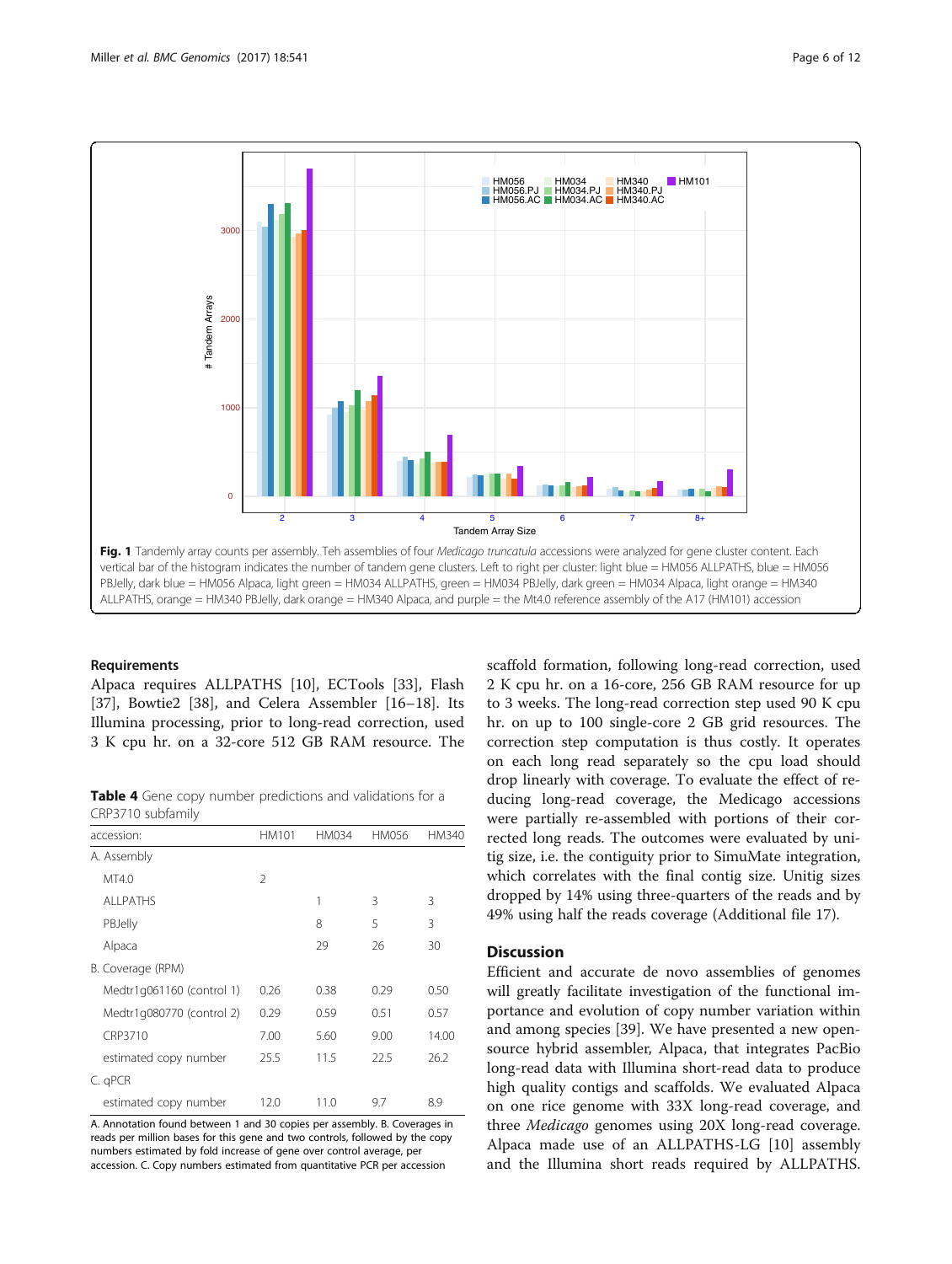Compared to the short-read assembly that it used as input, Alpaca not only improved the contig contiguity of each genome, it also improved the structural accuracy. This was shown by alignment N50 length and tandem repeat content. Also, Alpaca was able to recover highcopy number variants that were missing from ALL-PATHS assemblies and even the Medicago reference genome.

As its name was chosen to indicate, Alpaca is a hybrid assembler that relies on the ALLPATHS and Celera Assembler (CA) [[16](#page-10-0)–[18](#page-10-0)] genome assembly pipelines. Alpaca first corrects the high base-call error expected in the PacBio reads. This read-correction step alters the sequences of individual PacBio reads using their alignments to the ALLPATHS short read contigs by running the ECTools [[33\]](#page-10-0) software. Alpaca then assembles the corrected long reads into preliminary contigs using Celera Assembler. In parallel, Alpaca relies on ALLPATHS to build scaffolds from the SIPE and LIPE short reads. Alpaca then samples the scaffold sequences to generate synthetic long range mate-pair sequences, and maps those pairs to the long-read contigs. Finally, Alpaca invokes Celera Assembler to generate scaffolds. This strategy relies on long reads early in the pipeline for contig formation. Since long reads form the basis of its contigs, Alpaca is positioned to avoid collapsing tandem repeats already spanned by long reads.

By several measures, the Alpaca assemblies represented improvements over short-read assemblies (by ALLPATHS) and long-read extensions to them (by PBJelly [[28\]](#page-10-0)). The Alpaca assemblies were far from perfect, however. In comparison to the high-quality rice reference genome sequence, the Alpaca assembly contained thousands of differences (Table [1](#page-2-0)). Repeats are the main challenge to genome assembly because they can collapse (i.e. co-assemble into fewer copies) and falsely join sequences on either side of different repeat copies [[6\]](#page-10-0). In our analysis of rice assemblies, we indicated several ways that repeats could be present-but-underrepresented in Alpaca assemblies. We found that 12% of genome repeats were underrepresented in the Alpaca rice assembly, that 29% of assembled repeats were not confirmed in the reference, and that Alpaca captured fewer short repeats than PBJelly (Table [2\)](#page-3-0). Alpaca would not assemble through clusters of repeats where the clusters are not spanned by multiple long reads, and Alpaca could collapse such clusters thereby reducing the short repeat count. The input long-read coverage gets reduced unevenly by the read correction and overlap detection steps, and low-coverage repeats in repeats would induce false joins. Alpaca breaks contigs at positions held together by a single read; a higher threshold would improve accuracy at some cost to contiguity. Finally, the low coverage observed anecdotally at some tandem

repeats suggest a cause of phantom repeat instances. Alpaca scaffolds may contain extra repeat instances formed entirely of long reads that (due to coincident sequence errors) align more closely to each other than to the repeat consensus, and this problem would become more prevalent in higher-multiplicity repeats. Higher quality assemblies could probably be obtained, at higher cost, using higher long read coverage, and possibly by also incorporating physical map technology, e.g. [[40, 41](#page-11-0)], but Alpaca provides a lower-coverage option for genome assembly.

We compared Alpaca results to those of the hybrid assembler, PBJelly. Published in 2012, PBJelly set a standard and has been used in more than 200 projects. For example, the ALLPATHS and PBJelly combination was used, with other tools, in recently published assemblies of Arabidopsis thaliana [[42\]](#page-11-0), Brassica juncea [[43\]](#page-11-0), and Atlantic cod [\[44\]](#page-11-0). The gap-filling approach seems predisposed to perpetuate mis-assemblies, if present, such as the collapse of nearby repeats within a contig. In our comparisons using rice and Medicago, Alpaca captured more tandem repeats of sequences 2Kbp and longer. Thus, Alpaca captured more of the gene-length tandem repeats that are difficult to assemble correctly from short reads. PBJelly was much faster as it did not require Alpaca's CPU-intensive long-read correction step or its Celera Assembler scaffolder step. Alpaca's substantial computational burden must be weighed against its repeat detection capability and low coverage requirement.

Alpaca is one of several recently-developed hybrid assemblers that incorporate long reads prior to scaffold formation. The hybridSPAdes software for bacterial genomes maps long reads to an assembly graph prior to contig formation [\[45](#page-11-0)]. The MaSuRCA software aligns super-reads and mega-reads derived from Illumina and PacBio reads in a form of correction prior to assembly. MaSuRCA assembled a 4 Gbp wheat genome, an order of magnitude larger than rice or Medicago, using 38X PacBio and 110,000 CPU hr. [[46](#page-11-0)]. The non-hybprid assemblers Falcon [[25](#page-10-0)] and Canu [\[19](#page-10-0)] use only long reads to generate large, high-quality contigs but their CPU and coverage requirements are high. The DBG2OLC hybrid assembler, which avoids correcting base calls in reads prior to assembly, generated a 2 Mbp contig N50 on Arabidopsis using 20X PacBio, though false joins were a concern [[47\]](#page-11-0). The approach was refined for Drosophila melanogaster and also merged with other approaches to generate N50 s over 10 Mbp with 50X and above.

Future work remains to refine and accelerate Alpaca. Its algorithms might make use of new methods for locality-sensitive hashing [[22\]](#page-10-0) or compressed-read alignments [\[47\]](#page-11-0) to make it faster. With limited long read coverage available to it, Alpaca is unlikely to provide the completeness and accuracy of assemblies from high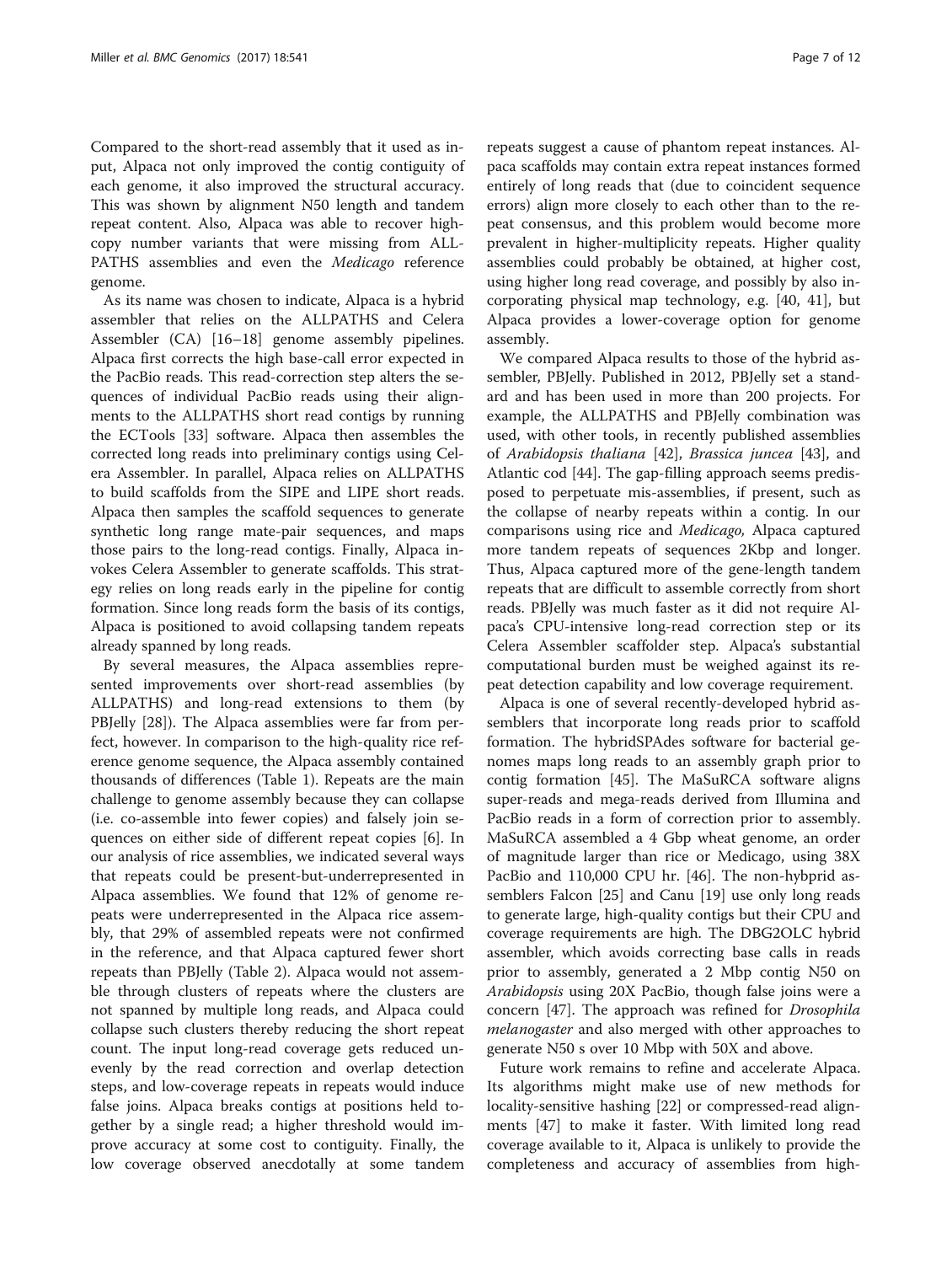coverage long reads. Indeed, as shown in Table [4](#page-5-0), Alpaca can incorporate defects such as low levels of overstated tandem repeat content. It is possible that those defects could be detected and filtered or repaired in software through coverage analysis of reads mapped to the assembly, and this is left for future work.

In this study, four genomes were each assembled using a particular sequencing strategy involving moderate coverage in short reads and low coverage in long reads. This strategy was not necessarily optimal for any of the assemblers tested. With its low requirements for library construction and coverage depth, the strategy applied here could be particularly useful for studies of nonmodel species genome projects for which limited resources are available. Alpaca appears useful for investigating population variation in tandem repeats and copy number variation in multigene families, thereby enabling studies of expansion and contraction of multi-gene gene families. For studies that rely on de novo assemblies of multiple genomes across a population, the Alpaca strategy permits examination of multiple genomes using moderate levels of long-read sequencing. For projects that already have short-read assemblies of multiple genomes, the Alpaca approach could provide insights into likely shortcomings of those assemblies and assist the selection of specific genomes to target with high-coverage long-read sequencing.

# Conclusions

The Alpaca hybrid genome assembly pipeline uses lowcoverage, corrected long reads for contig formation, short reads for consensus accuracy, and long-insert pairs (indirectly) for scaffold formation. On rice and Medicago genomes, Alpaca increased tandem repeat capture relative to two other assembly pipelines. Alpaca appears useful for surveys of copy number variation within multigene families.

# Methods

# Sequence data

The rice (Oryza sativa Nipponbare) reference [[29,](#page-10-0) [48](#page-11-0)] version 4.0, GCA\_000005425.2\_Build\_4.0, was downloaded from NCBI. The rice genome was sequenced by Illumina HiSeq to 50X SIPE with 180 bp inserts and to high coverage of LIPE with each of 2Kbp and 5Kbp inserts as previously described [[13\]](#page-10-0). The LIPE was sampled to 30X per insert size. The genome was further sequenced by PacBio RS II to 34X. The Medicago truncatula A17 reference [\[30](#page-10-0), [31\]](#page-10-0) version Mt4.0 was downloaded from JCVI (medicago[.jcvi.org/medicago](http://jcvi.org/medicago)/). Three accessions of M. truncatula (HM340, HM056, and HM034) were sequenced by Illumina HiSeq to generated on Illumina HiSeq and PacBio RSII platforms. For rice, Illumina library construction targeted 180 bp SIPE inserts and LIPE

inserts at 2 Kbp and 5 Kbp. For Medicago, Illumina library construction targeted 150 bp or 180 bp SIPE and 9Kbp LIPE. All long-read sequencing was performed using mostly P4C2 chemistry with some P5C3 after Blue Pippin size selection. Across accessions, the sequence data provided 48X to 66X SIPE, 51X to 65X LIPE, and 20X to 22X PacBio coverage (Additional file [18](#page-9-0)).

# Alpaca assembly

The Alpaca assembly process proceeds through two major parallel assembly phases from deep coverage short sequencing and low coverage long read sequencing, respectively, until finally all data are combined and assembled into scaffold sequences (Fig. 2).

The Illumina SIPE and LIPE data are assembled with ALLPATHS-LG. In parallel, the Illumina SIPE is assembled to unitigs (preliminary contigs). The reads are processed with FLASH v1.2.6 [\[37](#page-10-0)] to combine overlapping read pairs into extended, unpaired sequences. The extended sequences output by FLASH in FASTQ format are assembled with Celera Assembler (CA) after converting to the CA FRG format using the fastqToCA utility. FLASH'ed reads were assembled with CA v8.3 with algorithmic parameter settings merSize = 22, mer-Distinct =  $0.99$ , doOBT =  $0$ , ovlErrorRate =  $0.03$ ,  $d$ oFragmentCorrection = 0, unitigger = bogart, utgGraphErrorRate = 0.02, utgGraphErrorLimit = 2.25, utgMergeErrorRate = 0.03, utgMergeErrorLimit = 4.25, doExtendClearRanges = 0.

Next, the PacBio reads are subject to base call correction using the ECTools correction software. ECTools ran on PacBio filtered sub-reads ≥3000 bp with the

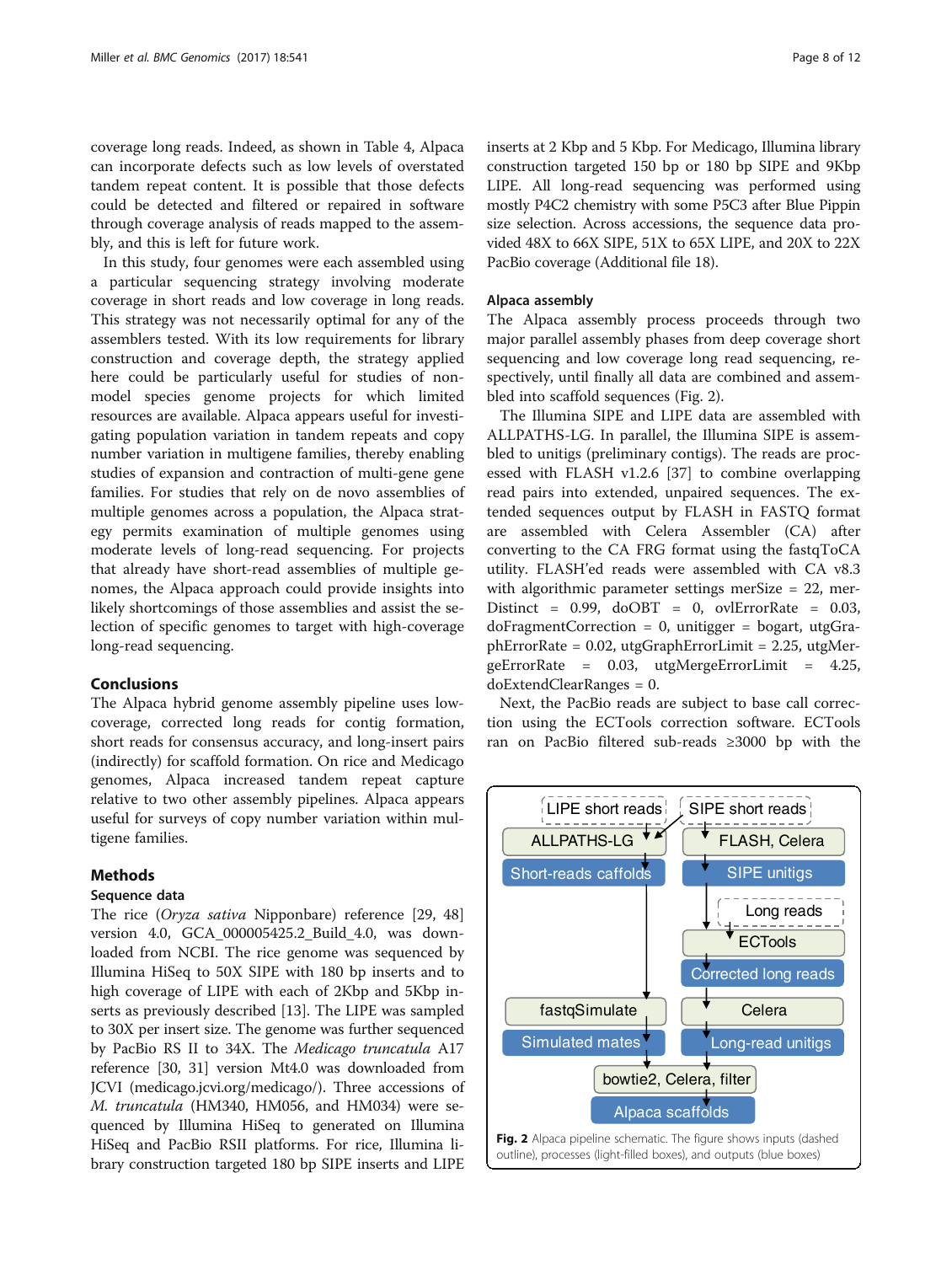Illumina reads pre-assembled by CA. In these experiments, ECTools version e894ba2 was configured, in its correct.sh script, to generate alignments by 'nucmer  $-$ maxmatch -l 15 -b 1000 -g 500' using nucmer v3.1 within the MUMmer v3.23 package [[32\]](#page-10-0). Other settings used default values. ECTools was run in parallel on partitions of 20 PacBio sequences each and the output was concatenated into a FASTA file of corrected PacBio reads that was saved for the next step. The post-ECTools corrected PacBio reads provided between 7.2 and 9.8X genome coverage for each Medicago accession (9.8X on HM034, 7.2X on HM056, 7.5X on HM340); the rice post-ECTools corrected PacBio reads were filtered to about 10X by using reads of length  $\geq$  4000 bases. After correction, the corrected PacBio reads are assembled to contigs and scaffolds using CA and the run\_alpaca.sh script provided with Alpaca.

Using the output FASTA from the ECTools, the corrected PacBio reads are assembled to unitigs with CA using parameters merSize = 22, ovlMinLen = 500, unitigger = bogart, utgGraphErrorRate = 0.01, and stopAfter = utgcns to stop the assembly process after it computes the consensus for each unitig.

Next, the ALLPATHS scaffold FASTA is used to scaffold the contigs produced from the error corrected Pac-Bio reads. The PacBio reads had so far not been subject to scaffolding since they consist of contiguous and unpaired reads. It is not desirable to directly merge the ALLPATHS and CA assemblies since the assemblies may have significant disagreement. Instead, Alpaca samples synthetic long-range mate-pairs from the ALL-PATHS scaffolds so that it can integrate the connectivity information into CA for scaffolding. To do so, Alpaca uses the CA fastqSimulate utility parameterized to generate up to 200X of  $2 \times 2000$  bp pairs with insert sizes 10Kbp, 40Kbp, and 160Kbp. The simulated sequences are mapped to the unitigs using bowtie2 v2.2.3 [\[38](#page-10-0)] with parameters '–end-to-end –sensitive'. After sampling and mapping, CA is re-started mid-assembly so that it builds contigs and scaffolds from the previously assembled PacBio-only unitigs plus ALLPATHS-derived syntheticmate pairs, and runs to completion.

Finally, from the CA outputs, scaffold sequences are filtered to remove scaffolds with fewer than 15 reads and to split scaffolds at any position with less than 2X PacBio coverage.

# Alternative assemblies

To evaluate of ALPACA performance, we used ALLPATHS-LG and PBJelly to construct assemblies with the same sequence data sets. The rice assembly was made using ALLPATHS-LG R41348 with MIN\_CONTIG = 300. The M. truncatula assemblies were made using R49962 (for HM340) or R48288 (HM056 and HM034) with default parameters. The PBJelly assemblies were generated by mapping and layering uncorrected PacBio filtered subreads on ALLPATHS assemblies. PBJelly 14.9.9 was run with the recommended default parameters and configured to call BLASR 1.3.1.140182 [\[49\]](#page-11-0), reading FASTQ and writing SAM formats, with parameters '-minMatch 12 -minPctIdentity 75 -bestn 1 -nCandidates 20 -maxScore −500 -nproc 16 -noSplitSubreads'. For contig size comparisons, contigs were extracted from scaffold files using a uniform rule: from each assembler's output scaffold FASTA file, sequences were split into contigs at every span of 20 or more consecutive Ns with those Ns removed.

# Reference alignment and accuracy analysis

Raw and corrected reads were aligned to the reference for evaluation using BLASR with parameters "-minReadLength 500 -minMatch 14 -bestn 1 -clipping soft –noSplitSubreads -sam". Assemblies were evaluated by aligning scaffold sequence to the reference genome of each species using MUMmer's nucmer local aligner with default parameters [\[32](#page-10-0)]. Nucmer alignments were filtered with 'delta-filter -r' to produce the 'df-r' set. This MUMmer filter chooses the best alignment per reference position determined by the LIS dynamic programming algorithm weighted by the length and identity of the alignments. In Medicago, where the reference represents a different accession than those we assembled, nucmer alignments were filtered with 'delta-filter -q' to choose the best alignment per assembly position, though comparative results were not affected by this choice. The glocal aligner ATAC [[17](#page-10-0)] version 2008 was run with default parameters. ATAC outputs aggressive and stringent alignments as lines starting with 'M c' and 'M r' respectively; the aggressive alignments are shown unless otherwise noted. In all cases, alignment lengths were measured in reference coordinates. Quast 4.1 [[35](#page-10-0)] was run with default parameters.

# Tandem repeat identification and analysis

Rice assemblies were evaluated by counting tandem repeats and comparing to the reference. To identify tandem repeats by the "alignment-to-self" method, each assembly (or reference) self-alignment was generated with 'nucmer –maxmatch –nosimplify' filtered to retain only alignments of one scaffold (or chromosome) to itself, to retain each A-to-B alignment but exclude its Bto-A mirror, to retain alignments with at least 95% sequence identity, to exclude aligned pairs whose repeat units overlap, and to retain alignments with at most 1Mbp separation at their midpoints. Each assembly was aligned to the reference with 'nucmer –maxmatch – nosimplify' and tested for alignments covering 50% of the length of each tandemly repeated unit. The process is automated by the *repeat\_content.pl* script in the Alpaca package. Medicago assemblies were characterized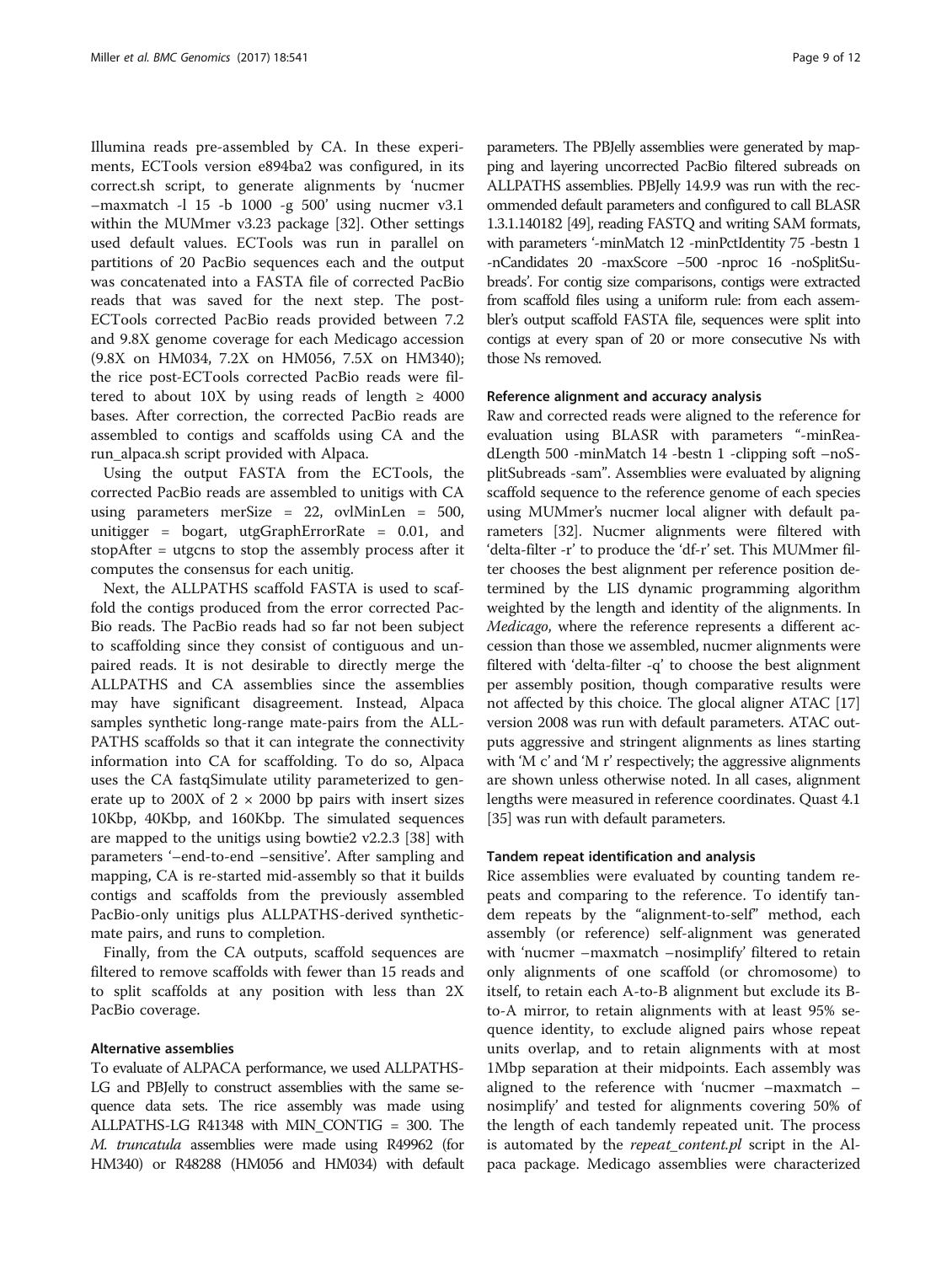<span id="page-9-0"></span>by counting tandem repeats as above but without comparison to a reference.

# Identification of tandem gene clusters

Protein-coding sequences were extracted from each ALLPATHS and Alpaca assembly for each Medicago accession. All-against-all blastp [\[50](#page-11-0)], with parameter "-evalue 1e-5", was performed on each protein set. Blastp output was processed to replace E-values of 0 with the lowest non-zero E-value in that file, and converted to tabular format. Sequence similarity-based clustering was computed with MCL [[51](#page-11-0)] with command line parameter "-te 4 -I 2.0" for each accession. If two genes in a cluster were spaced by no more than one gene, excluding transposable elements (TEs) present in the reference annotation, a tandem gene pair was called. Tandem gene clusters were obtained by first creating an undirected network using all tandem gene pairs as edges, then extracting all connected-components from the network yielding tandem gene clusters of different sizes. The distribution of different sizes of tandem gene clusters were compared between each ALLPATHS and Alpaca assembly for each Medicago accession.

# Validation of tandem gene family expansion

The tandem copy number expansion of a CRP gene, Medtr8g031540.1, identified in the Alpaca assemblies, was validated by depth of coverage of raw Illumina read mapping counts. A bowtie2 index was created for a homologous 200 bp region, plus 100 bp of flanking sequencing on each end, that fell completely within the CRP gene in the reference as well as the three Alpaca assemblies. For each accession, approximately 15 M Illumina 90–100 bp reads were then mapped via bowtie2 (default parameters) to the 400 bp region. The resulting BAM file was filtered, with samtools view, back to the central 200 bp region in order to obtain all reads that overlapped the region by at least 1 bp. As a control, the same index building and read mapping procedures were applied to 200 bp regions selected within each of two control genes (Medtr1g061160 and Medtr1g080770) that are single copy within Medicago Mt4.0, and each of the three Alpaca assemblies, and in the Arabidopsis thaliana genome.

Further validation used qPCR to estimate the relative DNA copy number of the CRP gene compared to the single copy reference genes. All qPCR reactions used the iTAqTM Universal SYBR Green Supermix kit (BioRad, Hercules, CA, USA) and were run on an Applied Biosystems (Foster City, CA, USA) Step One Plus Real-Time PCR thermal cycler with primers designed to amplify a 200 bp product (primer sequences in Additional file 19). Leaf tissue from six plants from each of the four accessions were independently assayed with three technical replicates per plant. Standard curves for each of the four

primer sets (two primer sets were used for the CRP gene) were determined by running qPCR on a serial dilution  $(1 \times, 2 \times, 4 \times, 8 \times, 16 \times,$  and  $32 \times)$  of pooled template DNA samples, replicated twice. The following thermal cycling conditions were used for all reactions: 95 °C for 20 s, followed by 40 cycles of 95 °C for 3 s and 60 °C for 30 s, followed by melting curve analysis. The CT values were determined using the Applied Biosystems software [[52\]](#page-11-0). Differences in primer efficiency were corrected by multiplying the CT value of each reaction by the slope of the regression across the serial dilutions. Copy number estimates of the CRP for each genotype were determined by 2^[(corrected CT of the reference primer)-(corrected CT of the CRP primer)]. The final copy number in each accession was estimated by averaging the copy number estimates derived from all primer combinations and all six plants per genotype.

# Additional files

| <b>Additional file 1:</b> Rice assembly size statistics. (XLSX 42 kb)                    |
|------------------------------------------------------------------------------------------|
| <b>Additional file 2:</b> Rice alignment statistics from Nucmer. (XLSX 43 kb)            |
| <b>Additional file 3:</b> Rice alignment statistics from ATAC. (XLSX 41 kb)              |
| <b>Additional file 4:</b> Rice alignment statistics from Quast. (XLSX 36 kb)             |
| <b>Additional file 5:</b> Rice tandem repeat statistics. (XLSX 41 kb)                    |
| <b>Additional file 6:</b> Medicago assembly size statistics. (XLSX 37 kb)                |
| <b>Additional file 7:</b> Medicago alignment statistics from Nucmer. (XLSX 54 kb)        |
| <b>Additional file 8:</b> Medicago repeat statistics. (XLSX 48 kb)                       |
| Additional file 9: Medicago coverage histogram for mapped raw reads.<br>(PDF 107 kb)     |
| <b>Additional file 10:</b> Medicago gene family size histograms. (PDF 217 kb)            |
| <b>Additional file 11:</b> CRP genes in Medicago assemblies. (PDF 48 kb)                 |
| <b>Additional file 12:</b> TE genes in Medicago assemblies. (PDF 39 kb)                  |
| <b>Additional file 13: NBS-LRR genes in Medicago assemblies. (PDF 25 kb)</b>             |
| Additional file 14: Phylogeny for CRP0355 in Medicago assemblies.<br>(PDF 442 kb)        |
| <b>Additional file 15:</b> Phylogeny for CRP3710 in Medicago assemblies.<br>(PDF 285 kb) |
| <b>Additional file 16:</b> Phylogeny for CRP4180 in Medicago assemblies.<br>(PDF 244 kb) |
| <b>Additional file 17:</b> Coverage titration results. (PDF 22 kb)                       |
| <b>Additional file 18:</b> Descriptions of reads used for assemblies. (PDF 79 kb)        |
| <b>Additional file 19:</b> Primer sequences used for CRP amplification. (PDF 39 kb)      |
| <b>Additional file 20:</b> Assembly access instructions. (PDF 55 kb)                     |

# Abbreviations

A17 HM034 HM056 HM340: Accessions for different members of the Medicago truncatula species; CPU hr.: One hour of dedicated time on a computer's central processing unit; CRP: A class of disease-resistance genes encoding cysteine-rich peptides; LIPE: Long-insert paired-end short-read sequencing, also called jumping library or mate pair; N50, NG50: The sizeweighted median i.e. the size of smallest span among the minimal set of spans that collectively cover at least half the total span (N50) or half the assumed genome size (NG50); NBS-LRR: A class of disease-resistance genes encoding nucleotide-binding site leucine-rich repeat proteins; qPCR: Quantitative polymerase chain reaction; SIPE: Short-insert paired-end short-read sequencing; TE: Transposal element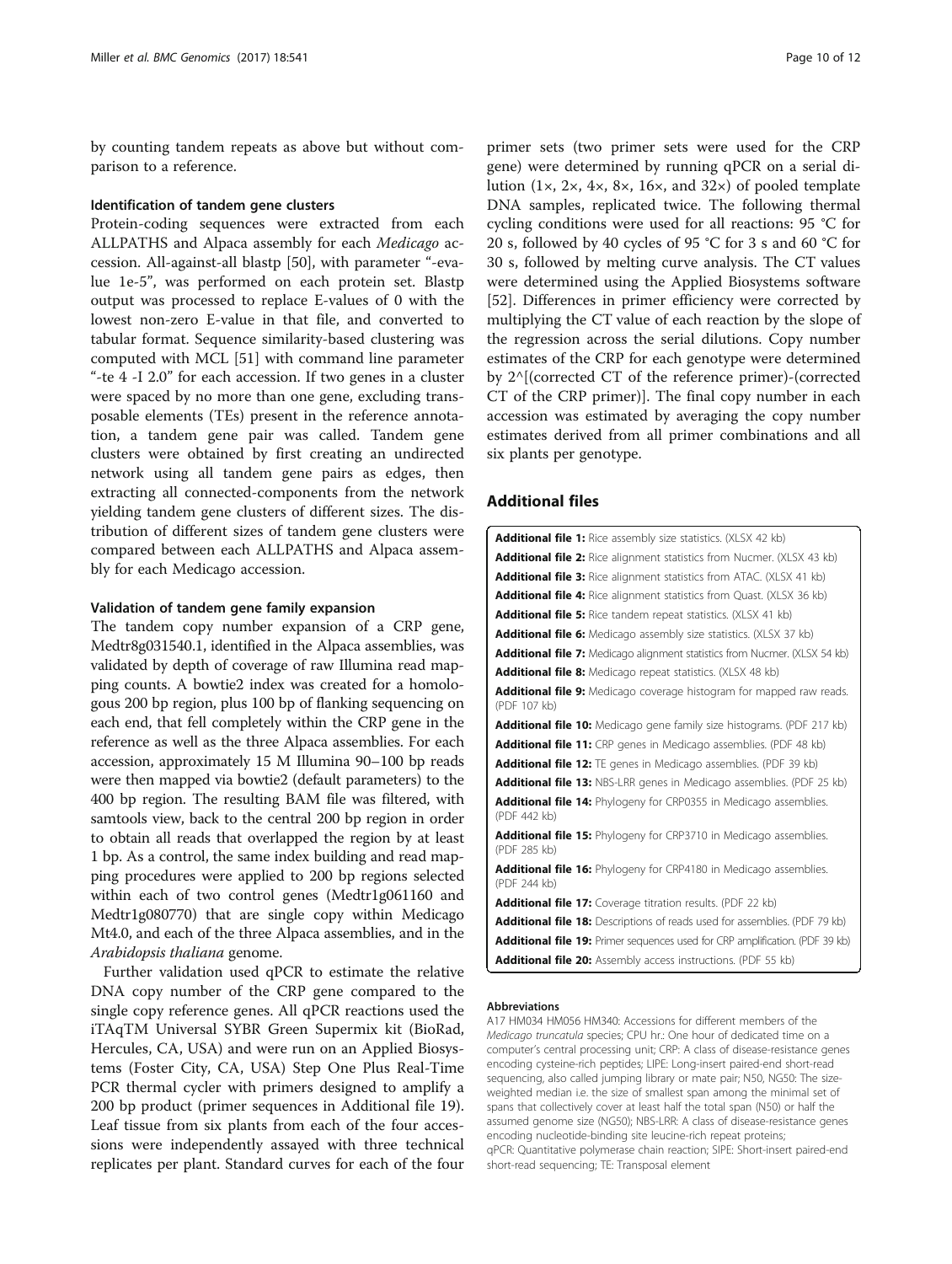#### <span id="page-10-0"></span>Acknowledgements

None.

#### Funding

The authors' funding included: NSF IOS-1237993 to NY; NSF DBI-1627442 to MCS; NSF IOS-1032105 to WRM; NSF PGRP-1026555 to SMc.

#### Availability of data and materials

The sequence reads are available at NCBI SRA (Additional file [18](#page-9-0)). The four Alpaca assemblies are available at COGE (Additional file [20](#page-9-0)) and will be available at NCBI GenBank. The pipeline integration scripts of Alpaca ver 1.0 are available [\(http://github.com/VicugnaPacos/ALPACA](http://github.com/VicugnaPacos/ALPACA)). All the authors have read and approved the manuscript for publication.

# Authors' contributions

Rice sequencing and ECTools development by JG, HL, NS, LGM, SRM, WRM, MCS. Medicago sequencing by JM, TR, JL, RS, RD, NY, KATS. Assemblies by JRM, JM, TR, BPW, MCS, KATS. Analysis and manuscript by JRM, PZ, JM, TR, BW, LS, MCS, PT, NY, KATS. All authors read and approved the final manuscript.

#### Ethics approval and consent to participate

Nipponbare seed was obtained and used with permission from the Genetic Stocks Oryza (GSOR ID 301164). The plants were grown in the Guterman greenhouse facility at Cornell University. Medicago germplasm resources (seed) were obtained and used, with permission, from Jean-Marie Prosperi at Unité mixte de recherche/Amélioration génétique et adaptation des plantes méditerranéennes et tropicales (UMR-AGAP) at INRA-Montpellier, France.

#### Consent for publication

Not applicable.

#### Competing interests

The authors declare that they have no competing interests.

# Publisher's Note

Springer Nature remains neutral with regard to jurisdictional claims in published maps and institutional affiliations.

#### Author details

<sup>1</sup>J. Craig Venter Institute, 9714 Medical Center Drive, Rockville, MD 20850, USA. <sup>2</sup>Department of Plant Biology, University of Minnesota, Saint Paul, MN, USA. <sup>3</sup>National Center for Genome Resources, Santa Fe, NM, USA. <sup>4</sup>Cold Spring Harbor Laboratory, Harbor, Cold Spring, NY, USA. <sup>5</sup>Stanford School of Medicine, Stanford, CA, USA. <sup>6</sup>National Human Genome Research Institute, Bethesda, MD, USA. <sup>7</sup>Department of Agronomy and Plant Genetics, University of Minnesota, St. Paul, MN, USA. <sup>8</sup>Department of Plant Pathology, University of Minnesota, St. Paul, MN, USA. <sup>9</sup>Department of Computer Science, Johns Hopkins University, Baltimore, MD, USA. <sup>10</sup>School of Integrative Plant Sciences, Plant Breeding and Genetics section, Cornell University, Ithaca, NY 14850, USA. <sup>11</sup>Departments of Computer Science and Biology, Johns Hopkins University, Baltimore, MD, USA. 12Minnesota Supercomputing Institute, University of Minnesota, Minneapolis, MN, USA.

# Received: 9 November 2016 Accepted: 6 July 2017 Published online: 19 July 2017

#### References

- Saxena RK, Edwards D, Varshney RK. Structural variations in plant genomes. Brief Funct Genomics. 2014;13(4):296–307.
- Leister D. Tandem and segmental gene duplication and recombination in the evolution of plant disease resistance gene. Trends Genet. 2004;20(3): 116–22.
- 3. DeBolt S. Copy number variation shapes genome diversity in Arabidopsis over immediate family generational scales. Genome Biol Evol. 2010;2:441–53.
- 4. Cannon SB, et al. The roles of segmental and tandem gene duplication in the evolution of large gene families in Arabidopsis thaliana. BMC Plant Biol. 2004;4:10.
- Flagel LE, Wendel JF. Gene duplication and evolutionary novelty in plants. New Phytol. 2009;183(3):557–64.
- sequencing data. Genomics. 2010;95(6):315–27. 7. Schatz MC, Witkowski J, McCombie WR. Current challenges in de novo plant
- genome sequencing and assembly. Genome Biol. 2012;13(4):243. 8. Treangen TJ, Salzberg SL. Repetitive DNA and next-generation sequencing:
- computational challenges and solutions. Nat Rev Genet. 2012;13(1):36–46.
- 9. Koren S, Phillippy AM. One chromosome, one contig: complete microbial genomes from long-read sequencing and assembly. Curr Opin Microbiol. 2015;23:110–20.
- 10. Gnerre S, et al. High-quality draft assemblies of mammalian genomes from massively parallel sequence data. Proc Natl Acad Sci. 2011;108(4):1513–8.
- 11. Bradnam KR, et al. Assemblathon 2: evaluating de novo methods of genome assembly in three vertebrate species. Gigascience. 2013;2(1):10.
- 12. Earl D, et al. Assemblathon 1: a competitive assessment of de novo short read assembly methods. Genome Res. 2011;21(12):2224–41.
- 13. Schatz MC, et al. Whole genome de novo assemblies of three divergent strains of rice, Oryza sativa, document novel gene space of aus and indica. Genome Biol. 2014;15(11):506.
- 14. Quail MA, et al. A tale of three next generation sequencing platforms: comparison of ion torrent. BMC Genomics. 2012;13:341.
- 15. Fichot EB, Norman RS. Microbial phylogenetic profiling with the Pacific biosciences sequencing platform. Microbiome. 2013;1(1):10.
- 16. Myers EW, et al. A whole-genome assembly of drosophila. Science. 2000; 287(5461):2196–204.
- 17. Istrail S, et al. Whole-genome shotgun assembly and comparison of human genome assemblies. Proc Natl Acad Sci U S A. 2004;101(7):1916–21.
- 18. Miller JR, et al. Aggressive assembly of pyrosequencing reads with mates. Bioinformatics. 2008;24(24):2818–24.
- 19. Koren S, et al. Canu: scalable and accurate long-read assembly via adaptive k-mer weighting and repeat separation. Genome Res. 2017;27(5):722–36.
- 20. Chin C-S, et al. Nonhybrid, finished microbial genome assemblies from long-read SMRT sequencing data. Nat Methods. 2013;10(6):563–9.
- 21. Koren S, et al. Hybrid error correction and de novo assembly of singlemolecule sequencing reads. Nat Biotechnol. 2012;30(7):693–700.
- 22. Berlin K, et al. Assembling large genomes with single-molecule sequencing and locality-sensitive hashing. Nature Biotechnol. 2015;33(6):623–30.
- 23. Pendleton M, et al. Assembly and diploid architecture of an individual human genome via single-molecule technologies. Nat Methods. 2015;12(8): 780–6.
- 24. Roberts RJ, Carneiro MO, Schatz MC. The advantages of SMRT sequencing. Genome Biol. 2013;14(7):405.
- 25. Chin CS, et al. Phased diploid genome assembly with single-molecule realtime sequencing. Nat Methods. 2016;13(12):1050–4.
- 26. Ribeiro FJ, et al. Finished bacterial genomes from shotgun sequence data. Genome Res. 2012;22(11):2270–7.
- 27. Boetzer M, Pirovano W. SSPACE-LongRead: scaffolding bacterial draft genomes using long read sequence information. BMC Bioinformatics. 2014;15:211.
- 28. English AC, et al. Mind the gap: upgrading genomes with Pacific biosciences RS long-read sequencing technology. 2012.
- 29. International Rice Genome Sequencing Project. The map-based sequence of the rice genome. Nature. 2005;436(7052):793–800.
- 30. Tang H, et al. An improved genome release (version Mt4. 0) for the model legume Medicago truncatula. BMC Genomics. 2014;15(1):1.
- 31. Young ND, et al. The Medicago genome provides insight into the evolution of rhizobial symbioses. Nature. 2011;480(7378):520–4.
- 32. Kurtz S, et al. Versatile and open software for comparing large genomes. Genome Biol. 2004;5(2):R12.
- 33. Lee H, et al. Error correction and assembly complexity of single molecule sequencing reads. bioRxiv. 2014:006395.
- 34. Walker BJ, et al. Pilon: an integrated tool for comprehensive microbial variant detection and genome assembly improvement. PLoS One. 2014; 9(11):e112963.
- 35. Gurevich A, et al. QUAST: quality assessment tool for genome assemblies. Bioinformatics. 2013;29(8):1072–5.
- 36. Branca A, et al. Whole-genome nucleotide diversity, recombination, and linkage disequilibrium in the model legume Medicago truncatula. Proc Natl Acad Sci U S A. 2011;108(42):E864–70.
- 37. Magoč T, Salzberg SL. FLASH: fast length adjustment of short reads to improve genome assemblies. Bioinformatics. 2011;27(21):2957–63.
- 38. Langmead B, Salzberg SL. Fast gapped-read alignment with bowtie 2. Nat Methods. 2012;9(4):357–9.